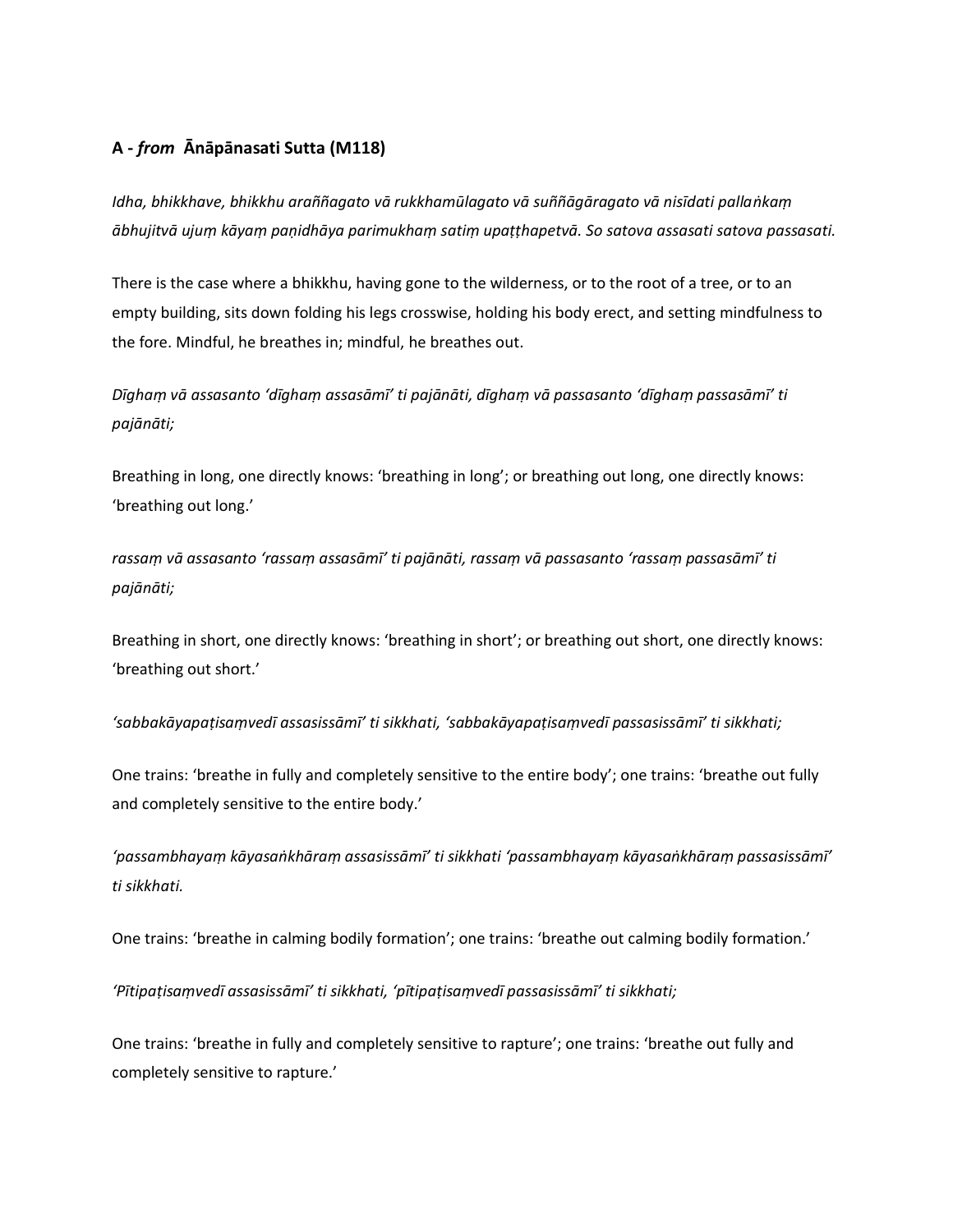*'sukhapaṭisaṃvedī assasissāmī' ti sikkhati, 'sukhapaṭisaṃvedī passasissāmī' ti sikkhati;*

One trains: 'breathe in fully and completely sensitive to ease'; one trains: 'breathe out fully and completely sensitive to ease.'

*'cittasaṅkhārapaṭisaṃvedī assasissāmī' ti sikkhati, 'cittasaṅkhārapaṭisaṃvedī passasissāmī' ti sikkhati.*

One trains: 'breathe in fully and completely sensitive to mental formation'; one trains: 'breathe out fully and completely sensitive to mental formation.'

*'passambhayaṃ cittasaṅkhāraṃ assasissāmī' ti sikkhati, 'passambhayaṃ cittasaṅkhāraṃ passasissāmī' ti sikkhati;*

One trains: 'breathe in calming mental formation'; one trains: 'breathe out calming mental formation.'

*'Cittapaṭisaṃvedī assasissāmī' ti sikkhati, 'cittapaṭisaṃvedī passasissāmī' ti sikkhati;*

One trains: 'breathe in fully and completely sensitive to mind/heart'; one trains: 'breathe out fully and completely sensitive to mind/heart.'

*abhippamodayaṃ cittaṃ assasissāmī' ti sikkhati, 'abhippamodayaṃ cittaṃ passasissāmī' ti sikkhati;*

One trains 'breathe in deeply gladdening mind/heart'; one trains: 'breathe out deeply gladdening mind/heart.'

*'samādahaṃ cittaṃ assasissāmī' ti sikkhati, 'samādahaṃ cittaṃ passasissāmī' ti sikkhati;*

One trains: 'breathe in steadying mind/heart'; one trains: 'breathe out steadying mind/heart.'

*'vimocayaṃ cittaṃ assasissāmī' ti sikkhati, 'vimocayaṃ cittaṃ passasissāmī' ti sikkhati;*

One trains: 'breathe in releasing mind/heart'; one trains: 'breathe out releasing mind/heart.'

*'Aniccānupassī assasissāmī' ti sikkhati, 'aniccānupassī passasissāmī' ti sikkhati;*

One trains: 'breathe in witnessing changeability'; one trains: 'breathe out witnessing changeability.'